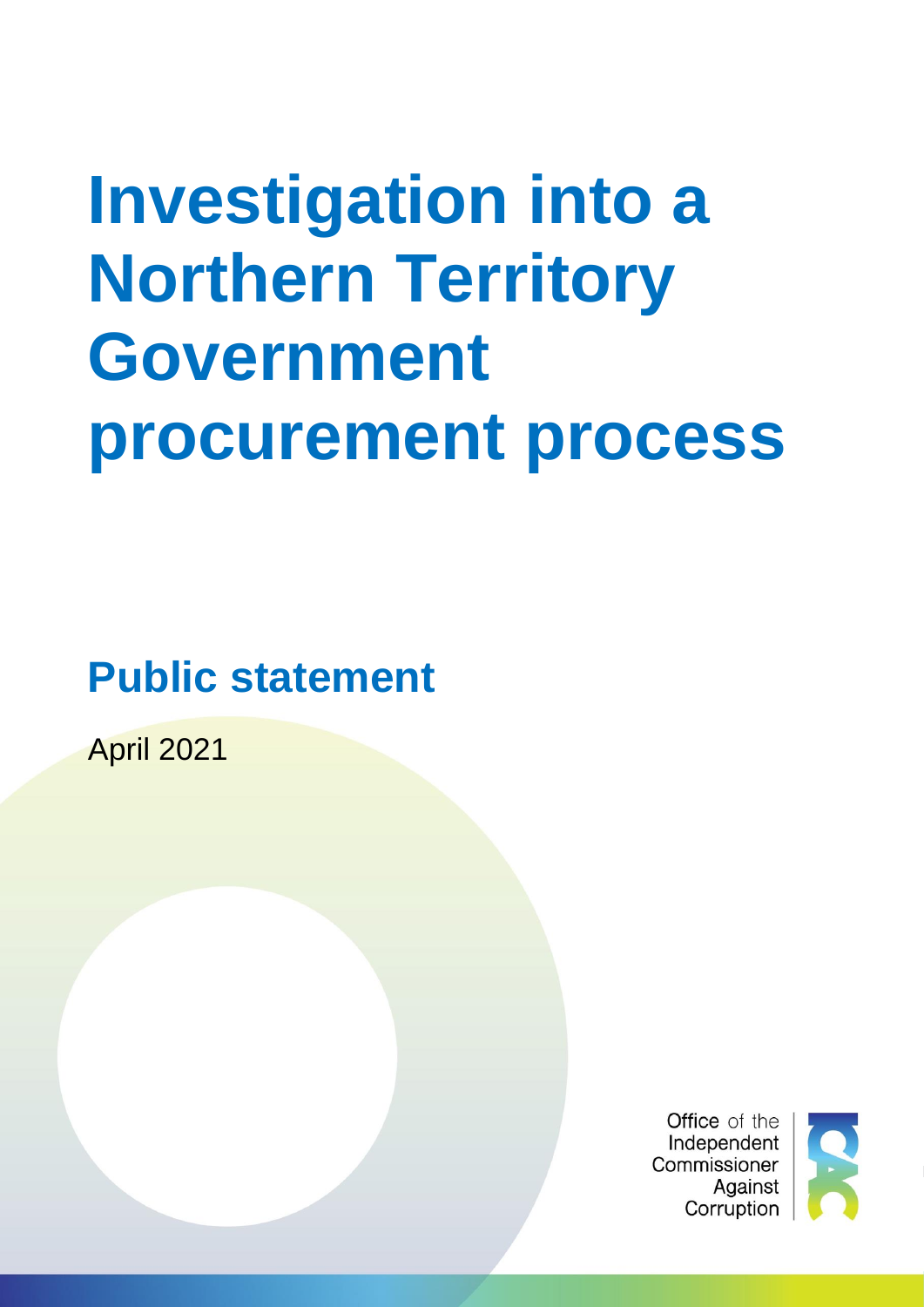This publication is available at icac.nt.gov.au. It is available in other formats for the vision-impaired upon request. Please advise us of the format needed, for example large print or as an ASCII file.

© April 2021 – Copyright in this work is held by the Independent Commissioner Against Corruption.

Division 3 of the *Copyright Act 1968* (Cth) recognises that limited further use of this material can occur for the purposes of "fair dealing", for example study, research or criticism, etc. However if you wish to make use of this material other than as permitted by the Copyright Act, please write to the Independent Commissioner Against Corruption: Office of the Independent Commissioner Against Corruption (NT) GPO Box 3750 DARWIN NT 0801

For general enquiries, email icac.nt@icac.nt.gov.au For formal complaints or reports, call 1800 250 918 or email report.submission@icac.nt.gov.au.

Investigation into a Northern Territory Government procurement process |**2**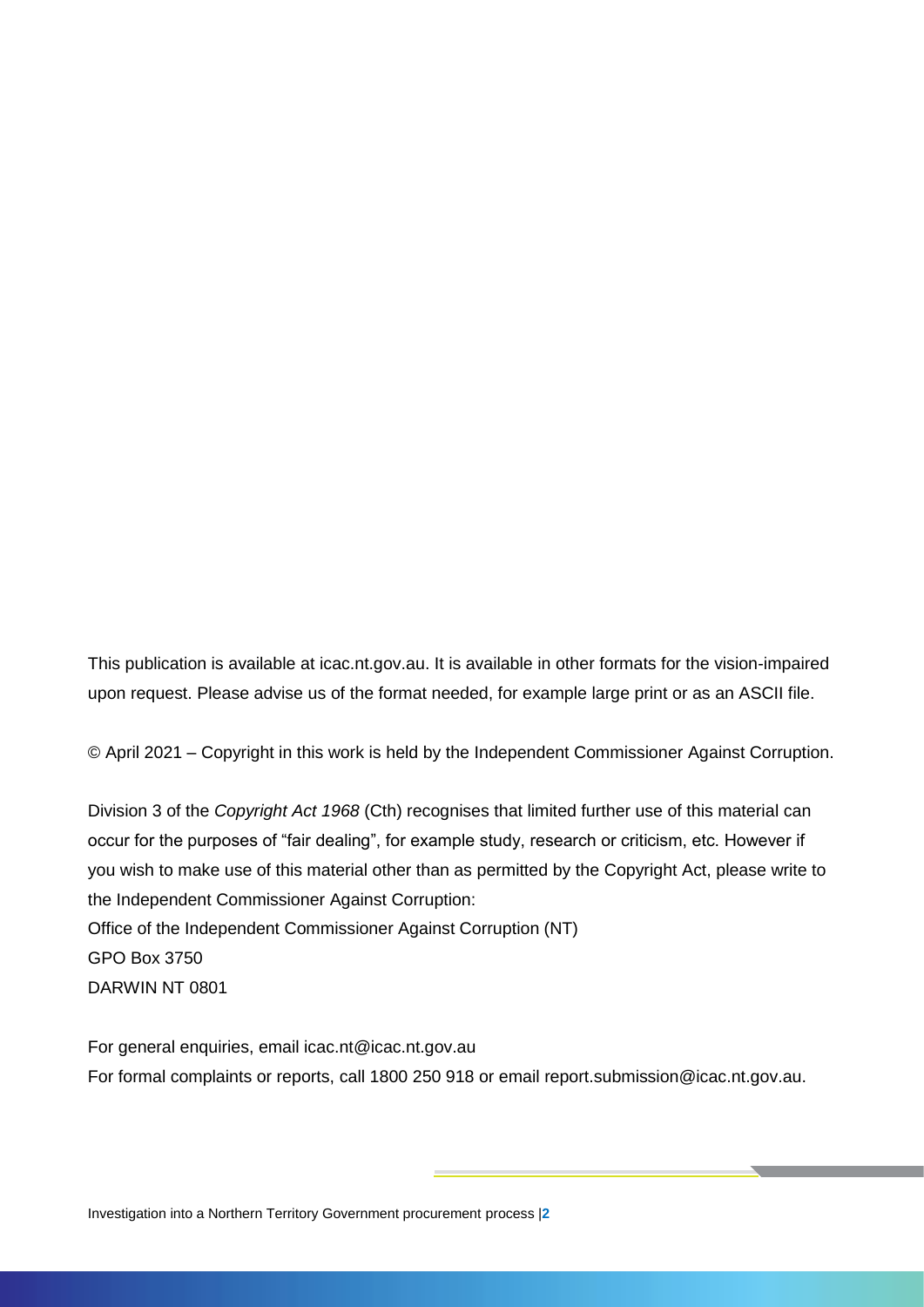# <span id="page-2-0"></span>**Summary of the report**

Reports to the Office of the Independent Commissioner Against Corruption (OICAC) have demonstrated that procurement is a significant risk area for the Northern Territory Government (NTG). This is consistent with experience in integrity agencies across Australia and internationally. Approximately 20 per cent of reports to OICAC concern procurement.

Reviews of the NTG procurement framework are presently underway: first, Value for Territory reform; and a wider whole-of-government procurement framework continuous improvement program. The Value for Territory reform is expected to be completed by mid 2021, while the wider review of procurement is ongoing.

OICAC commenced an investigation into the conduct of public officers in a Northern Territory Government department following a report that those officers may have engaged in unsatisfactory conduct while on a procurement panel.

The investigation was conducted by Deputy Commissioner Rex Wild AO QC.

The investigation found that while the procurement did not follow best practice, there was no unsatisfactory conduct by the members of the assessment panel.

While there was no finding of unsatisfactory conduct, not following best practice can lead to improper conduct if left unchecked. A number of prevention recommendations have been made as a result of this investigation to address improper conduct risks.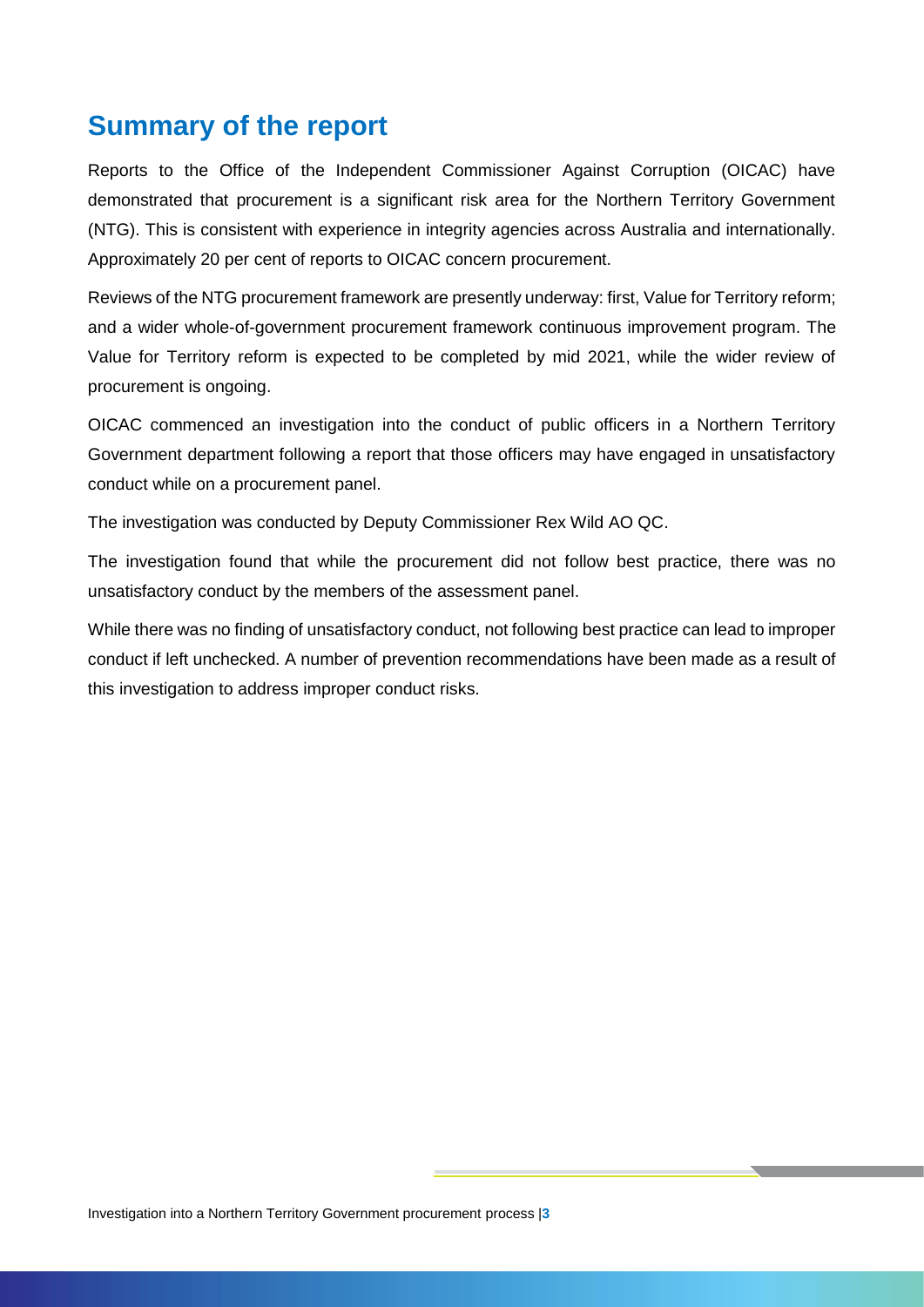# **Contents**

 $\frac{1}{2}$  , and  $\frac{1}{2}$  , and  $\frac{1}{2}$ 

 $\overline{\phantom{a}}$ 

and the control of the control of the control of the control of the control of

**Service Control**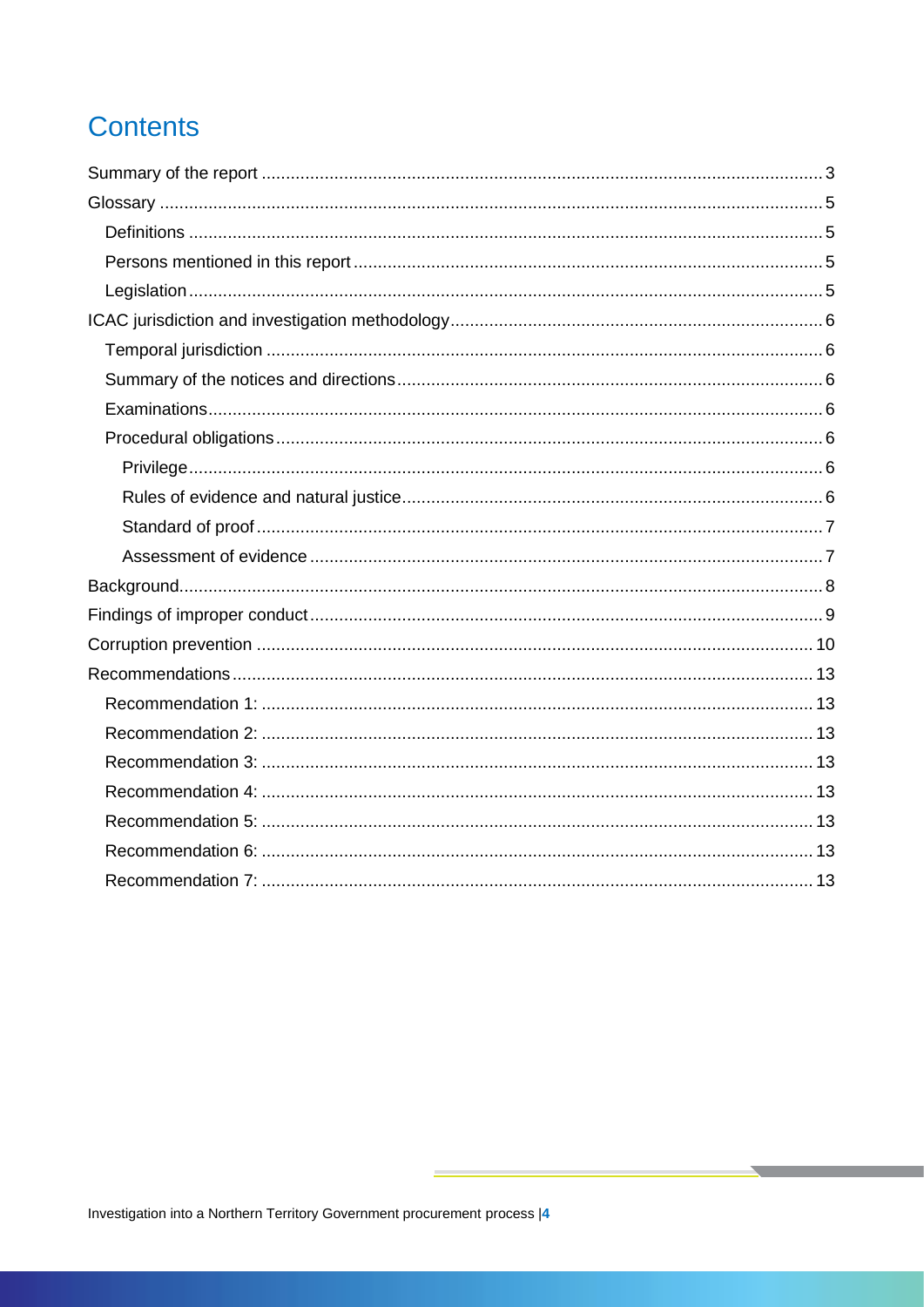# <span id="page-4-0"></span>**Glossary**

## <span id="page-4-1"></span>**Definitions**

**Authorised officer** – the Independent Commissioner Against Corruption or a person appointed as an authorised officer under section 131 of the ICAC Act **Breach of public trust** – pursuant to sections 10(3) and 13(1) of the ICAC Act **Corrupt conduct** – pursuant to section 10 of the ICAC Act **ICAC Act** – *Independent Commissioner Against Corruption Act 2017* (NT) **Improper conduct** – pursuant to section 9 of the ICAC Act **Investigation Report** – a report issued under section 50 of the ICAC Act **Independent Commissioner Against Corruption** or **ICAC** – established by the ICAC Act **Non-disclosure direction** – a direction under section 147 of the ICAC Act **OICAC** – Office of the Independent Commissioner Against Corruption **Public officer** – pursuant to section 16(2) of the ICAC Act **Public resources** – pursuant to section 14 of the ICAC Act

## <span id="page-4-2"></span>**Persons mentioned in this report**

The identity of persons referred to in this report have been protected using the pseudonyms. **Contractor A** – contractor that submitted an unsuccessful tender **Contractor B** – contractor that was awarded the tender **Public officer 1** – Northern Territory Government public officer and procurement panel member **Public officer 2** – Northern Territory Government public officer and procurement panel member

## <span id="page-4-3"></span>**Legislation**

*Independent Commissioner Against Corruption Act 2017 Procurement Act 1995*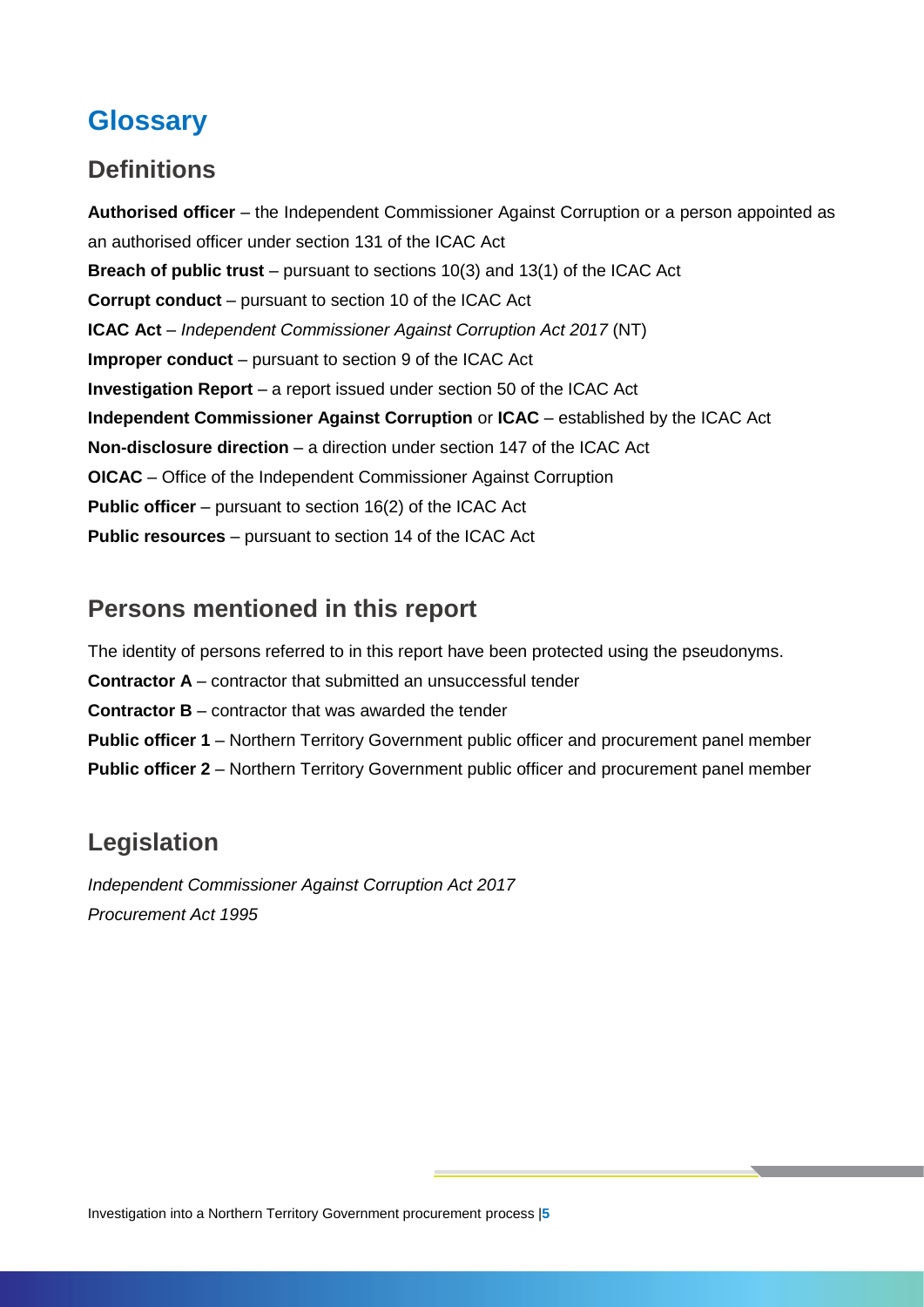# <span id="page-5-0"></span>**ICAC jurisdiction and investigation methodology**

1. The OICAC commenced an investigation into the conduct of two public officers in a Northern Territory Government department following a report alleging that the officers may have engaged in unsatisfactory conduct as members of a procurement assessment panel.

## <span id="page-5-1"></span>**Temporal jurisdiction**

- 2. The *Independent Commissioner Against Corruption Act 2017* (ICAC Act) commenced on 30 November 2018. Prior to that the *Public Interest Disclosure Act 2008* (PID Act) was in force. The PID Act was repealed by the ICAC Act on 30 November 2018.
- 3. The events of which this report speaks spread across a period of time in 2019.
- 4. All matters the subject of this report are dealt with pursuant to the ICAC Act.

## <span id="page-5-2"></span>**Summary of the notices and directions**

- 5. The following notices and directions were served:
	- Section 147 non-disclosure directions 5
	- Section 34 notices to attend for examination 5

### <span id="page-5-3"></span>**Examinations**

6. This was an inquiry into alleged improper conduct in relation to a procurement process by Northern Territory Government public officers. At the request of the Independent Commissioner Against Corruption, it was conducted by me, Deputy Commissioner Rex Wild AO QC, with all necessary delegations.

## <span id="page-5-4"></span>**Procedural obligations**

#### <span id="page-5-5"></span>Privilege

- 7. In the course of this investigation I have respected matters of confidentiality and privilege pursuant to Part 5 of the ICAC Act, including:
	- client legal privilege
	- privilege against self-incrimination.

<span id="page-5-6"></span>Rules of evidence and natural justice

8. By section 60 of the ICAC Act I am not bound by the rules of evidence in the conduct of an investigation.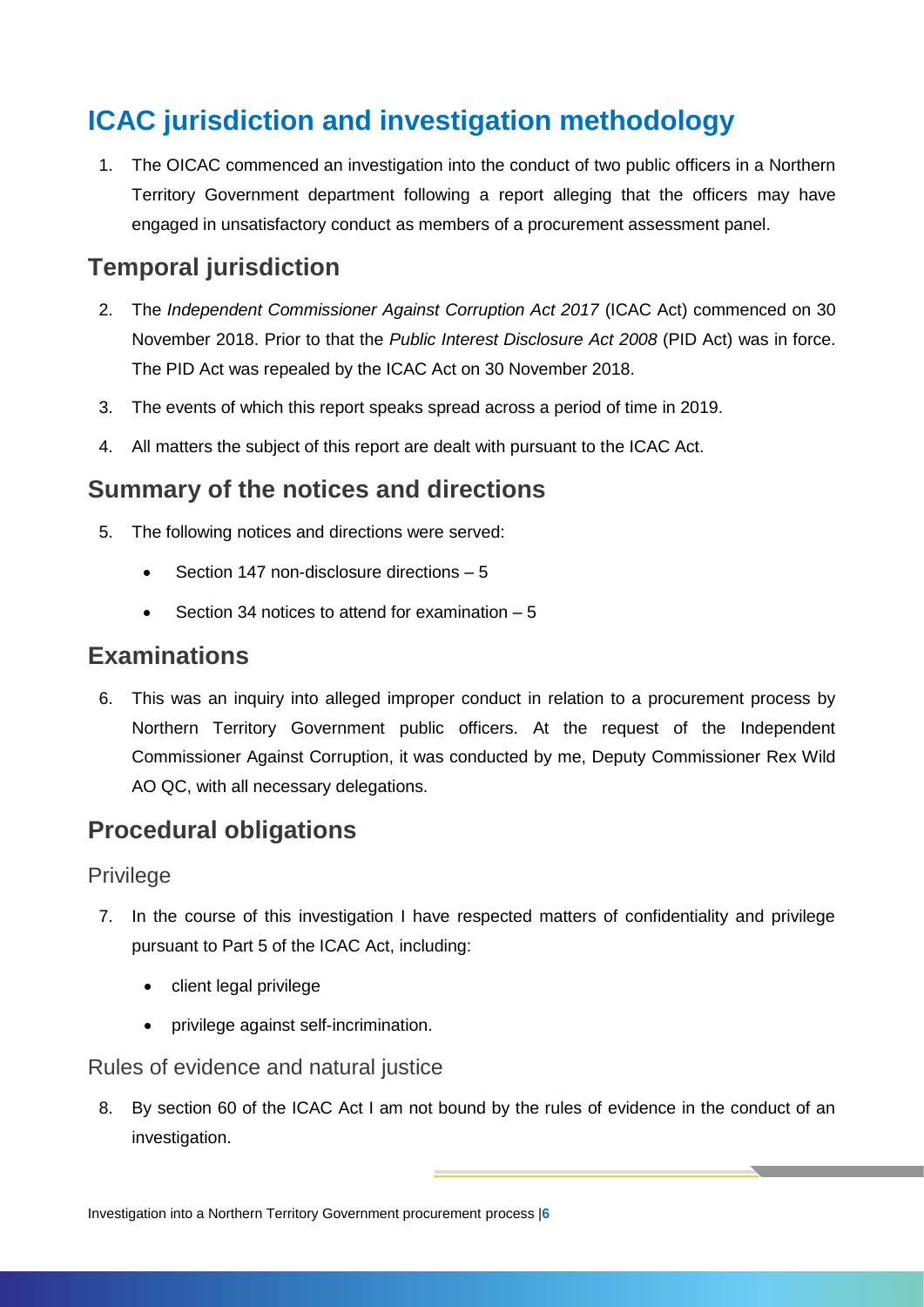- 9. I am therefore concomitantly aware of the particular need to give natural justice to any person the subject of an investigation and Report.
- 10. If I, in a Report, intend to make adverse findings about a person then, by section 50(2) of the ICAC Act, I "*must give the person…a reasonable opportunity to respond to the adverse material and include a fair representation of the response in the report.*"
- 11. That process commenced in February 2021 when relevant public officers were supplied a draft of this report containing the relevant facts, and references to the relevant exhibits. Responses were received and the contents taken into account in the completion of this report.

#### <span id="page-6-0"></span>Standard of proof

- 12. In all of my considerations of the available evidence in this investigation I have used the balance of probabilities as the standard of proof required to establish any relevant fact.
- 13. I have taken into account, in the use of that standard of proof, the gravity of the allegations against the respective people and bodies against whom, and the consequences for those people and bodies as a result of this investigation.

#### <span id="page-6-1"></span>Assessment of evidence

- 14. I have followed carefully all of the evidence in this investigation, and any response from each and every person and body against whom allegations were made, including unsworn responses.
- 15. In assessing the weight of any evidence, I have taken into account:
	- my observation of the various witnesses examined in the course of the matter
	- any inculpatory evidence
	- any exculpatory evidence
	- contemporary records such as emails and phone messages
	- documentary evidence.
- 16. Where I have doubted the veracity of evidence I have sought assistance from contemporary records to resolve doubts.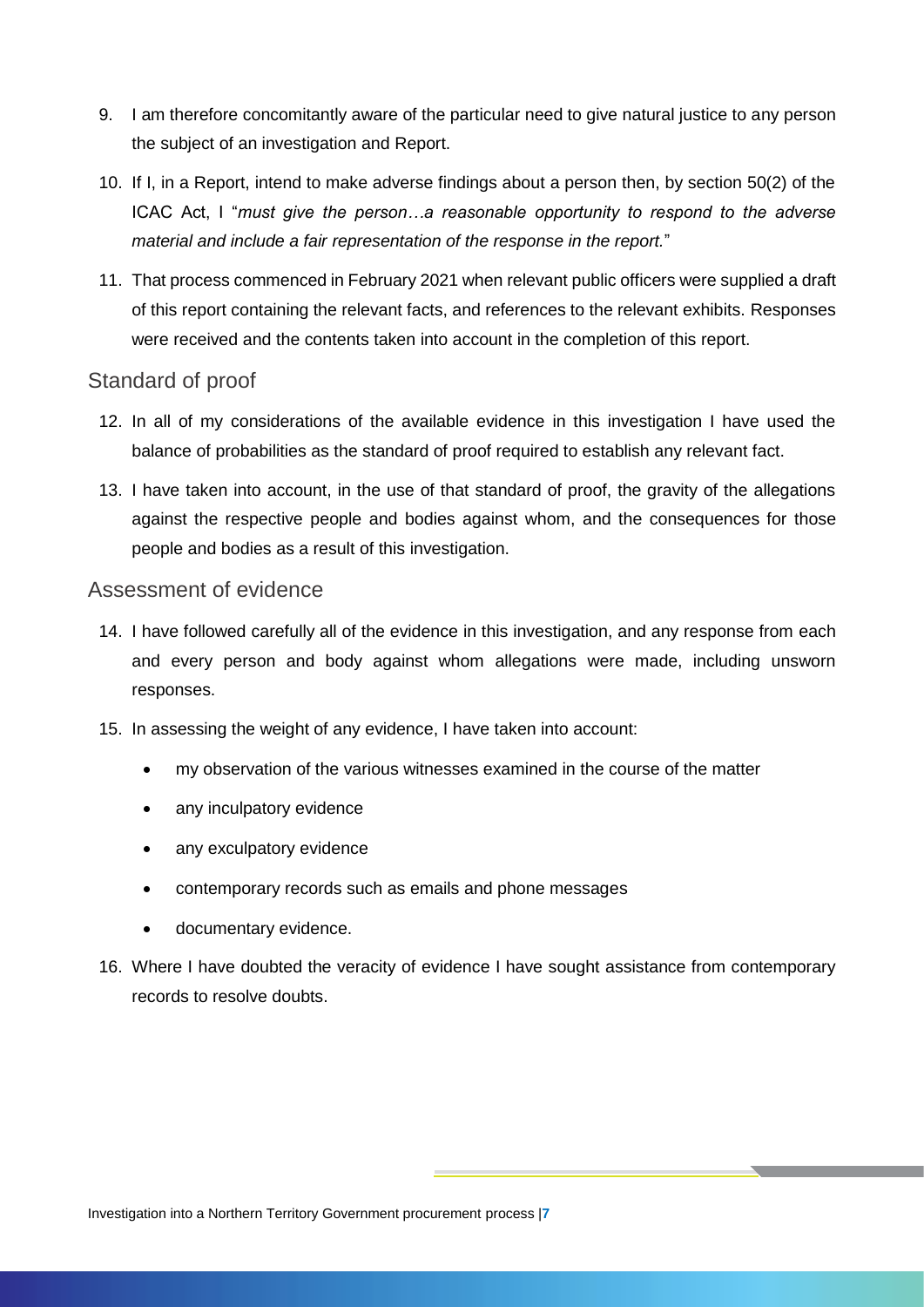# <span id="page-7-0"></span>**Background**

- 17. In 2019 a Northern Territory Government department commenced a select tender process via a request for quotation.
- 18. A procurement assessment panel was convened, consisting of two officers. Despite the tender arguably being a tier 3 procurement because of its value, this assessment panel did not comprise the requisite three members.
- 19. The draft Value for Territory spreadsheet prepared by the procurement assessment panel awarded the highest score to Contractor A. However panel assessment notes indicated that Contractor B was the successful tenderer, acknowledging that it was not awarded the highest points score.
- 20. After advice from the NT Government Procurement Service, the draft spreadsheet was altered by the panel to show Contractor B as the highest scorer. Contractor B was then awarded the tender.
- 21. The investigation that followed was into the conduct of the two public officers on the procurement assessment panel. Those officers, together with two other Northern Territory Government officers, one of whom was an experienced procurement advisor, were examined before me.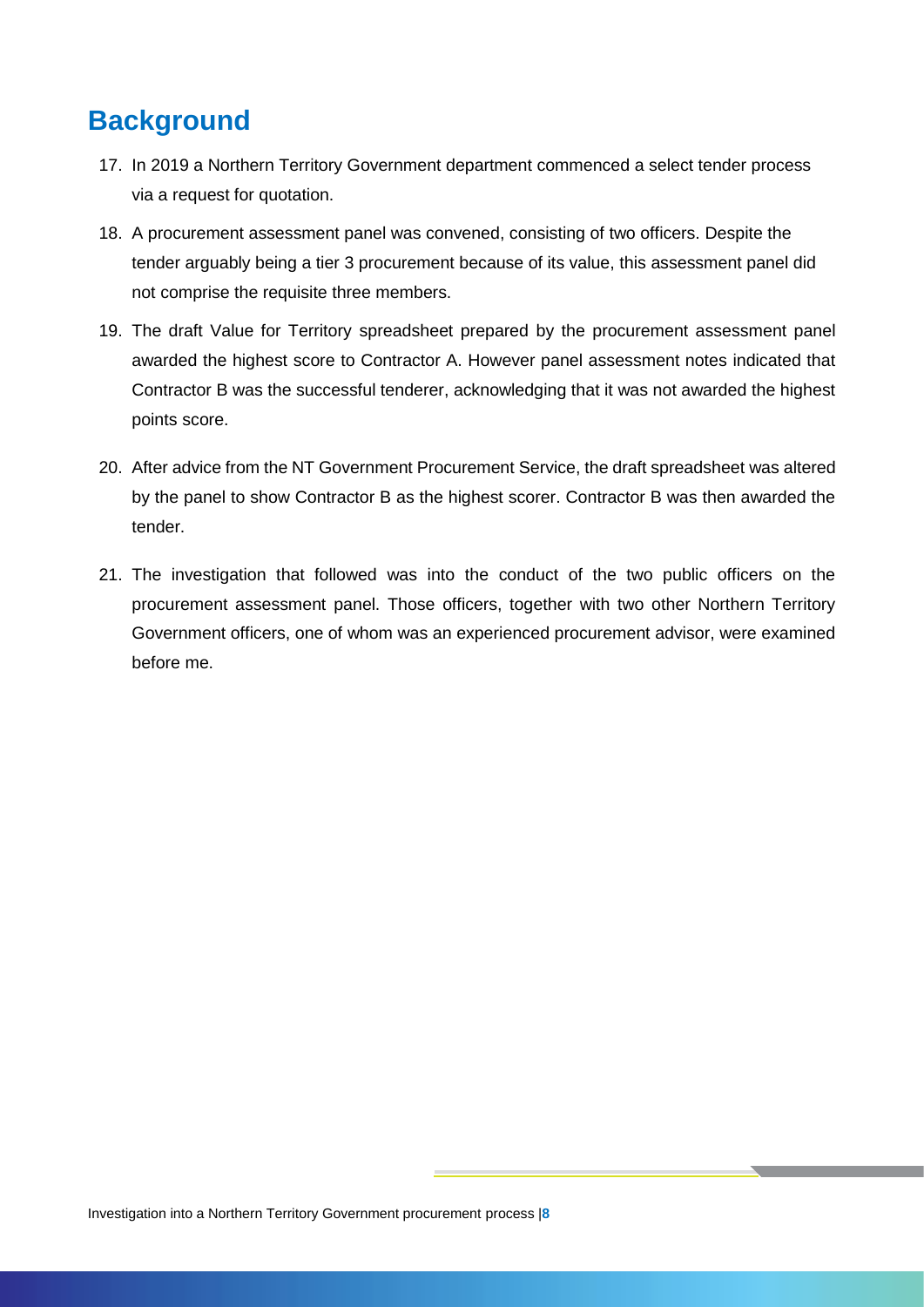# <span id="page-8-0"></span>**Findings of improper conduct**

- 22. On the balance of probabilities, I find that there was insufficient evidence of unsatisfactory conduct as defined by section 12 of the *Independent Commissioner Against Corruption Act 2017* (NT), against either of the public officers on the procurement panel in relation to the procurement process.
- 23. Unsatisfactory conduct must cause one of four negative outcomes:
	- substantial mismanagement of public resources
	- inappropriate or significantly inefficient use of public resources
	- substantial mismanagement in relation to the performance of official functions, or
	- substantial detriment to the public interest.
- 24. In the circumstances, I find that the conduct of the two public officers did not cause any of the four negative outcomes.
- 25. However, I find that the officers had engaged in conduct that did not comply with the rules and governance of the procurement function, best described as failing to adhere to best practice. The officers effectively conceded this during their respective evidence before me.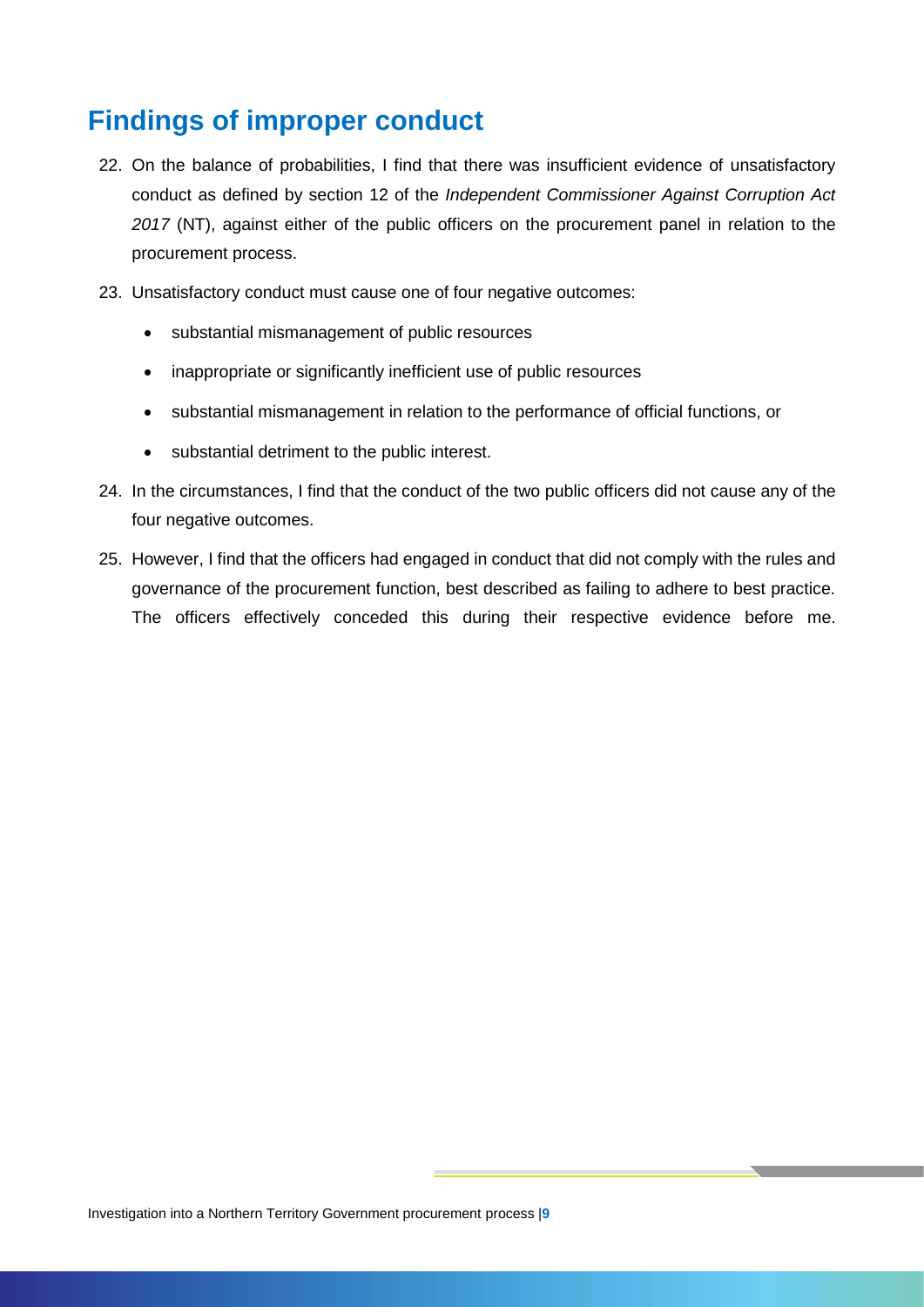## <span id="page-9-0"></span>**Corruption prevention**

- 26. Procurement is a significant risk area for the Northern Territory Government (NTG). This is consistent with experience in integrity agencies across Australia and internationally. Approximately 20 per cent of reports to OICAC concern procurement.
- 27. In the Northern Territory, published data indicates that the NTG procures \$1 billion of goods and services annually. That creates a serious risk of improper conduct if fraud and corruption controls; and procurement legislation, policies and rules are not fit for purpose, out of date, or not complied with.
- 28. This procurement demonstrated that the NTG procurement guidelines and related documents are either not fit for purpose or poorly understood by public officers—or both.
- 29. This investigation served to reinforce the personal responsibility borne by every public officer to comply with relevant policies and procedures.
- 30. A procurement assessment panel is convened for a reason and should exercise its responsibilities accordingly. The Northern Territory Government Procurement Framework is clear [emphasis added]:

**All** government staff *must* follow the rules of procurement when buying goods and services.<sup>1</sup>

31. This matter is yet another reminder of what successive Auditor-Generals' compliance and procurement audit reports have found over the past 10 years, specifically:

June 2020 – Department of Local Government, Housing and Community Development – *Room to Breathe* remote housing – non-compliance with procurement policies

June 2020 – selected agencies – compliance audit – lack of compliance with Procurement Directions and policies

August 2019 - Territory Families – procurement compliance – control deficiencies, weaknesses and non-compliance

August 2019 – selected agencies – compliance audit – lack of compliance with Procurement Directions and policies

-

Investigation into a Northern Territory Government procurement process |**10**

<sup>1</sup> https://nt.gov.au/industry/procurement/how-procurement-works/procurement-framework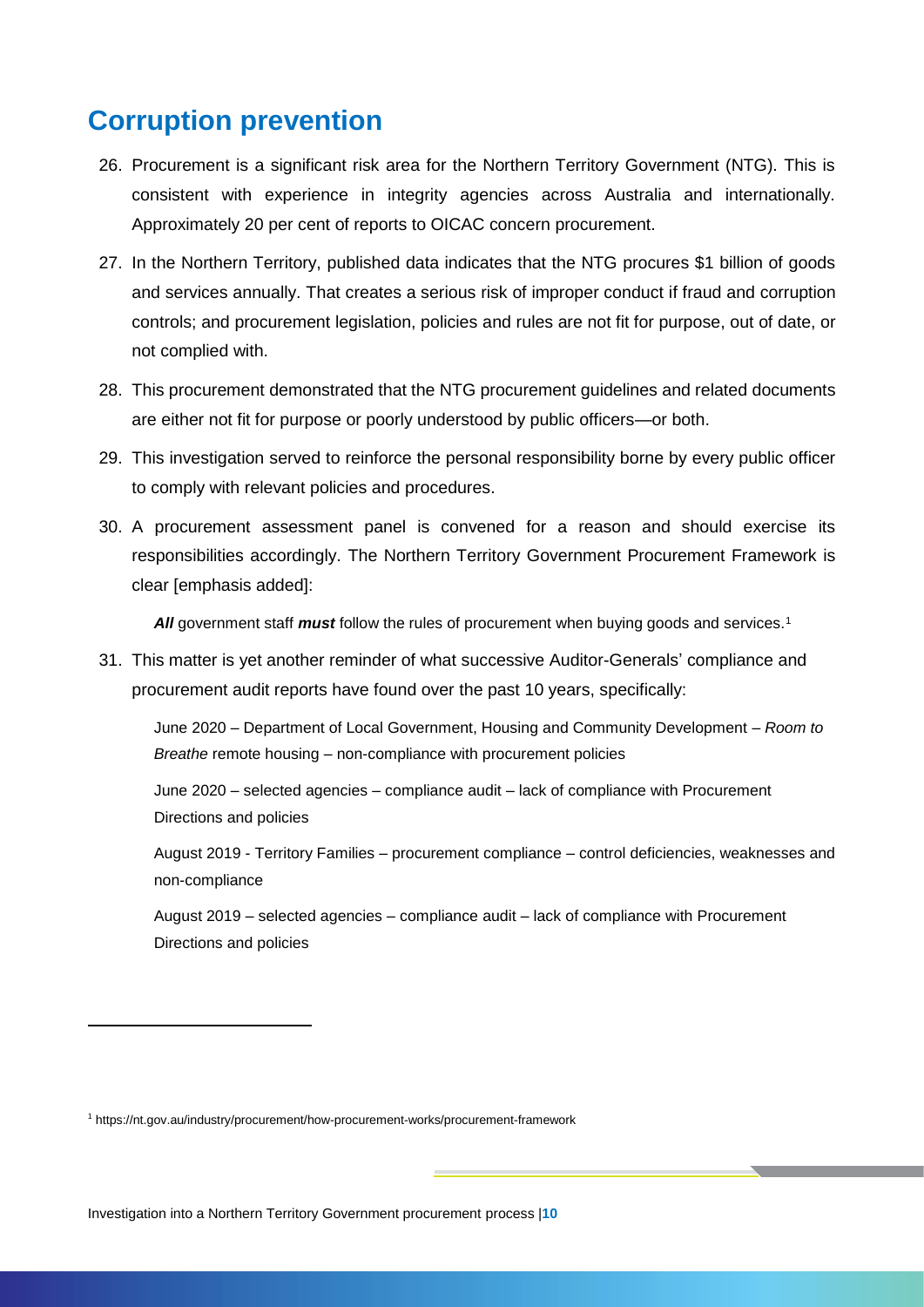March 2019 – Department of Housing and Community Development – Performance Management – Procurement Compliance – non-compliance with procurement rules – control deficiencies and weaknesses

August 2018 – Department of Trade, Business and Industry – Darwin ship lift project – procurement process

August 2018 – selected agencies – compliance audit – lack of compliance with Procurement Directions and policies

November 2017 – Department of Infrastructure, Planning and Logistics – Indigenous Employment Provisional Sum – control weaknesses in procurement

August 2017 – selected agencies - compliance audit – lack of compliance with Procurement Directions and policies

March 2017 – Department of Infrastructure, Planning and Logistics – procurement review – noncompliance with Procurement Directions

June 2016 – selected agencies – construction of Palmerston Hospital – governance of procurement process

June 2016 – selected agencies – compliance audit – lack of compliance with Procurement Directions and policies

October 2015 – selected agencies – compliance audit – lack of compliance with Procurement Directions and policies

October 2014 – selected agencies – compliance audit – lack of compliance with Procurement Directions and policies

October 2013 – selected agencies – compliance audit – lack of compliance with Procurement Directions and policies

October 2012 – Department of Lands and Planning – Mandorah Ferry Service – procurement conduct review – procurement process investigation

October 2012 – selected agencies – compliance audit - lack of compliance with Procurement Directions and policies

October 2011 – selected agencies – compliance audit – lack of compliance with Procurement Directions, Treasurer's Directions and procurement policies – also Procurement Review – Key Findings

October 2010 – selected agencies – compliance audit – lack of compliance with Procurement Directions, Treasurer's Directions and procurement policies.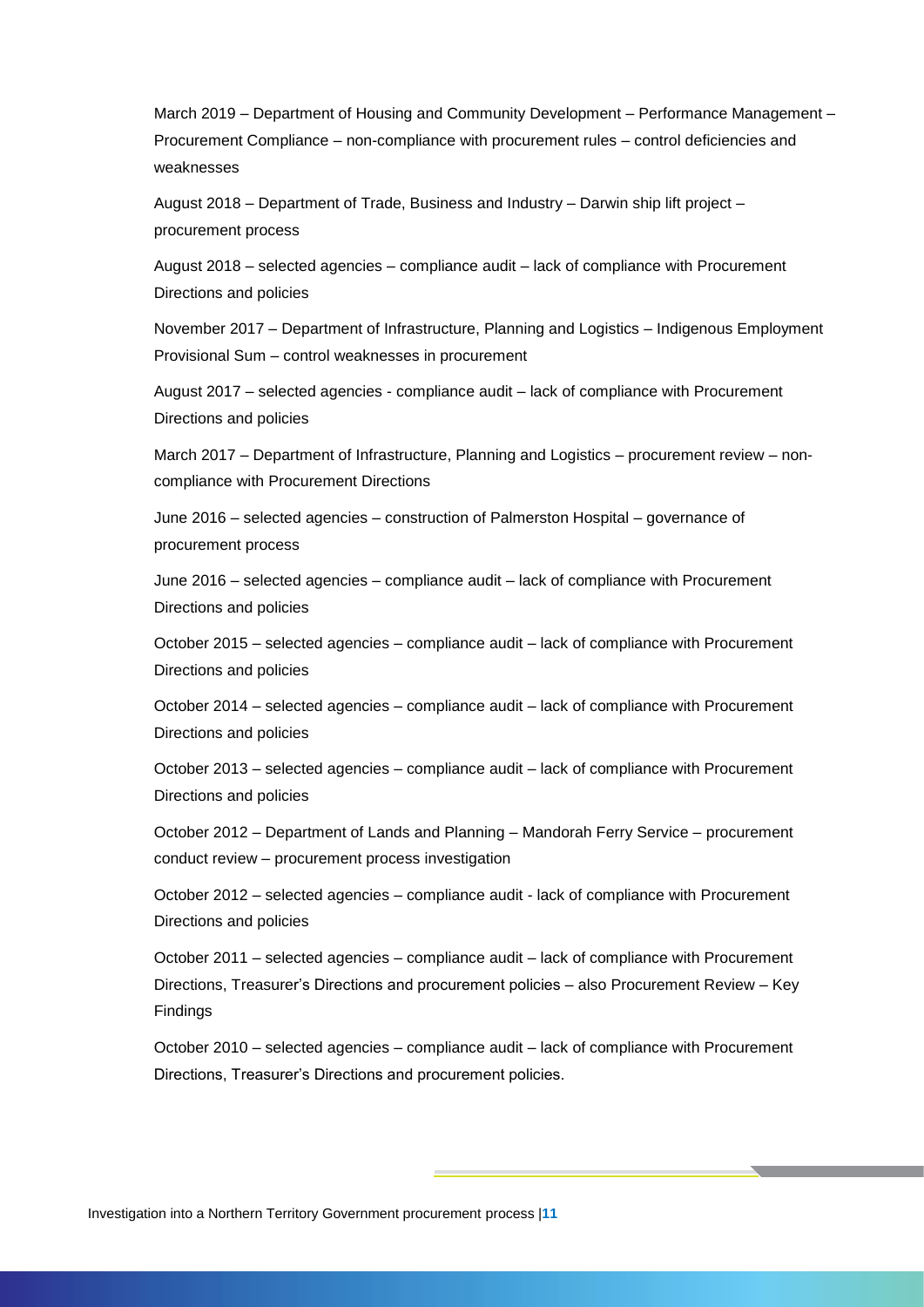- 32. I note that the Auditor-General regularly attends meetings of the Public Accounts Committee of the Northern Territory Legislative Assembly, and provided advice to that Committee on three occasions between August 2019 and March 2020.
- 33. Noting that the Northern Territory Government is currently undertaking a review of procurement, the following recommendations are made.

 $\sim$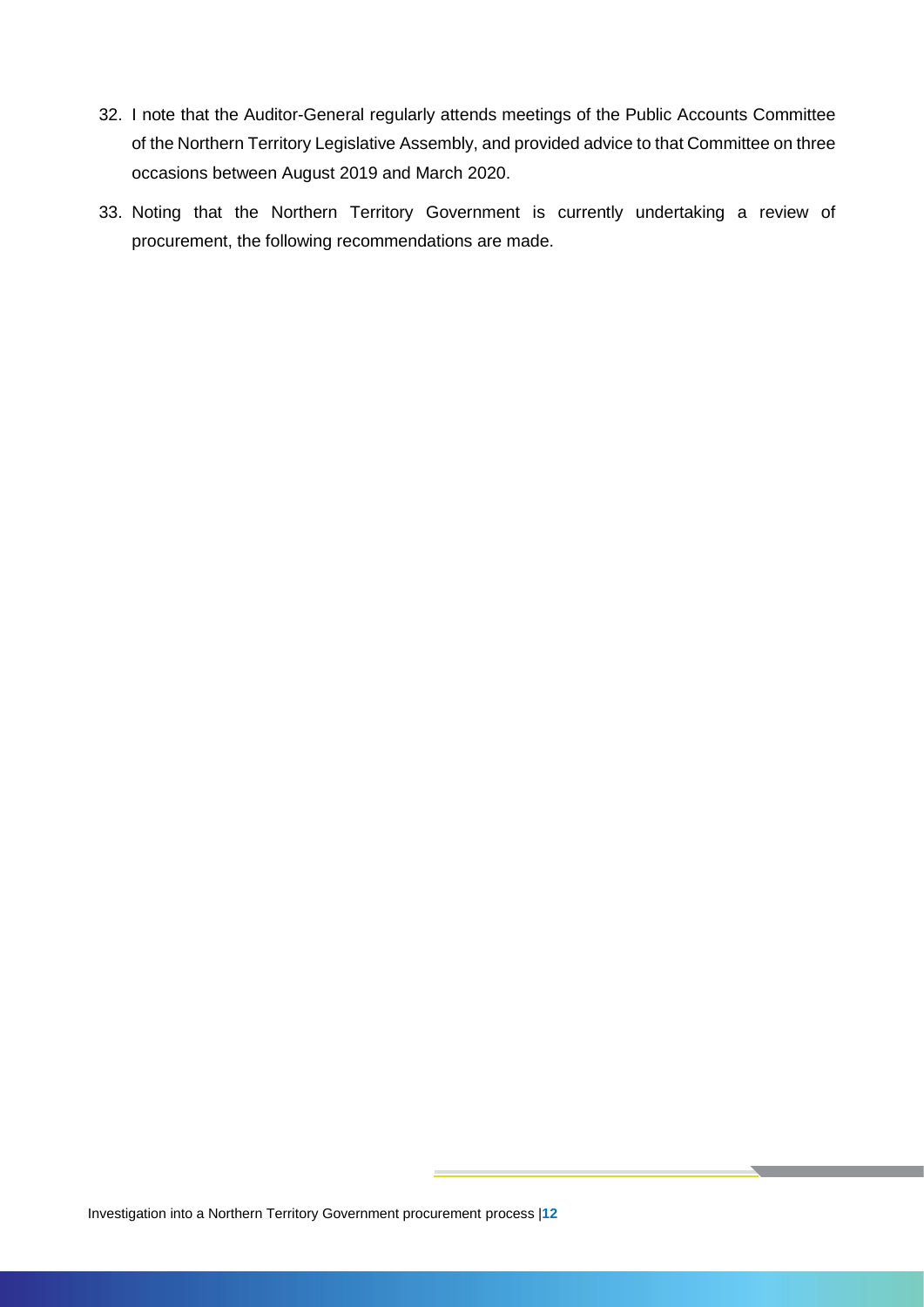# <span id="page-12-0"></span>**Recommendations**

It is recommended that:

#### <span id="page-12-1"></span>**Recommendation 1:**

Procurement review and reform should remain a government priority, with firm timelines set and adequate resources to deliver the reform.

#### <span id="page-12-2"></span>**Recommendation 2:**

The review should consider corruption risks in procurement and allocate necessary resources to incorporate prevention and detection into any reforms.

#### <span id="page-12-3"></span>**Recommendation 3:**

The review should consider the findings and recommendations from previous Auditor-Generals' reports on procurement compliance and incorporate these findings into any reforms.

#### <span id="page-12-4"></span>**Recommendation 4:**

The review should focus on simplifying the existing procurement processes to achieve workability and compliance by public officers undertaking 'casual' or 'occasional' procurement.

#### <span id="page-12-5"></span>**Recommendation 5:**

That Procurement NT review the Procurement Capability Framework with NTG agencies to determine agency requirements for procurement roles, skills, capability and training.

#### <span id="page-12-6"></span>**Recommendation 6:**

That a procurement communication and engagement strategy be developed to ensure timely and regular sharing of procurement training, advice, resources, and updates to relevant stakeholders across government.

#### <span id="page-12-7"></span>**Recommendation 7:**

The Office of the Commissioner for Public Employment, Department of Corporate and Digital Development and Procurement NT undertake a systemic review of all procurement, ethical decision making and fraud and corruption prevention training across government, and report to Government on a recommended training delivery framework.